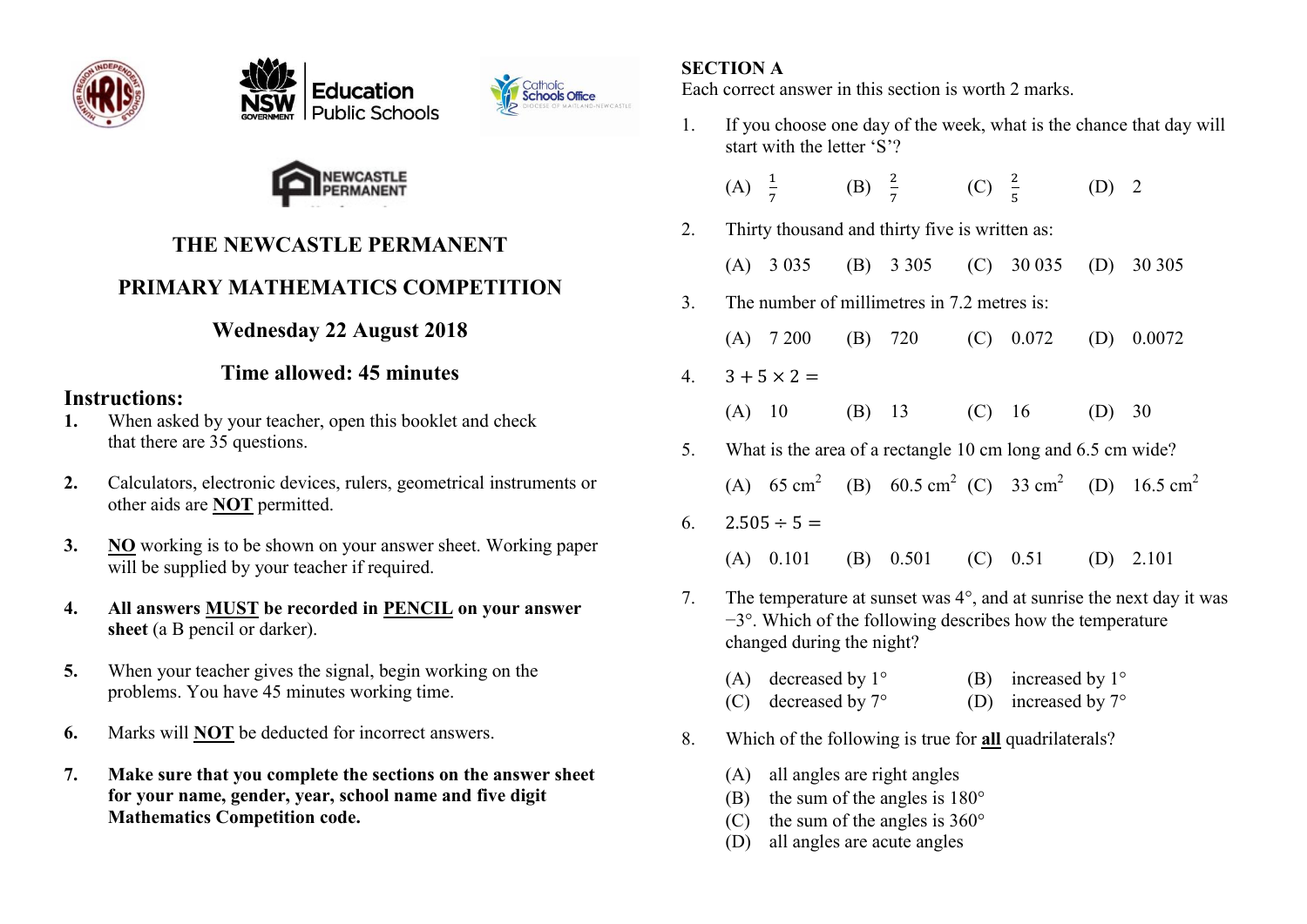9.  $408 \times 52 =$ 

(A) 21 216 (B) 3 216 (C) 2 856 (D) 2 496

- 10. Which of the following is a true statement:
	- (A) 3 is less than  $-5$  (B)  $-4$  is less than  $-7$
- (C) 4.17 is less than  $4\frac{1}{10}$ 10 (D)  $-9$  is less than  $-5$
- 11. The diagram shows a shaded triangle and four other unshaded triangles, labelled as A, B, C, D. Which of the triangles is formed by **translation** of the shaded triangle?



(A) A (B) B (C) C (D) D

- 12. What is the time 80 minutes before 1.30 pm?
	- (A) 12.10 pm (B) 12.50 pm (C) 2.50 pm (D) 3.00 pm
- 13.  $10 \times 8 \times 6 \times 4 \times 2 \times 0 =$ 
	- (A) 38400 (B) 3840 (C) 30 (D) 0
- 14. Which of the following solids has 5 faces and 5 vertices?
	- (A) triangular prism (B) triangular pyramid
	- (C) rectangular prism (D) rectangular pyramid
- 15. The lowest common multiple of 8 and 12 is:
	- (A) 4 (B) 20 (C) 24 (D) 96

#### **SECTION B**

Each correct answer in this section is worth 3 marks.

16. The shape in the diagram is made up of one square and two equilateral triangles. What is the size of the shaded angle?



(A)  $120^{\circ}$  (B)  $150^{\circ}$  (C)  $210^{\circ}$  (D)  $240^{\circ}$ 

17. What is the difference between the product of 12 and 3 and the sum of 8 and 2?

(A) 56 (B) 46 (C) 26 (D) 25

18. It is estimated that there are about 100 000 spiders per hectare in green areas. On that basis, how many spiders would be expected in a rectangular park 80 metres long and 50 metres wide?

| $(A)$ 40 000    | $(B)$ 400 000    |
|-----------------|------------------|
| $(C)$ 4 000 000 | $(D)$ 40 000 000 |

19. Each bag of cement weighs 20 kg. Samantha's trailer has a load limit of 1.2 tonnes. How many bags of cement can Samantha safely put in her trailer?

(A) 6 (B) 24 (C) 60 (D) 240

20. 2.1 million is made up of the digits 2 and 1 followed by how many zeros?

(A) 8 (B) 7 (C) 6 (D) 5

- 21. The number of minutes in 30% of 2 hours is:
	- (A) 6 (B) 12 (C) 36 (D) 60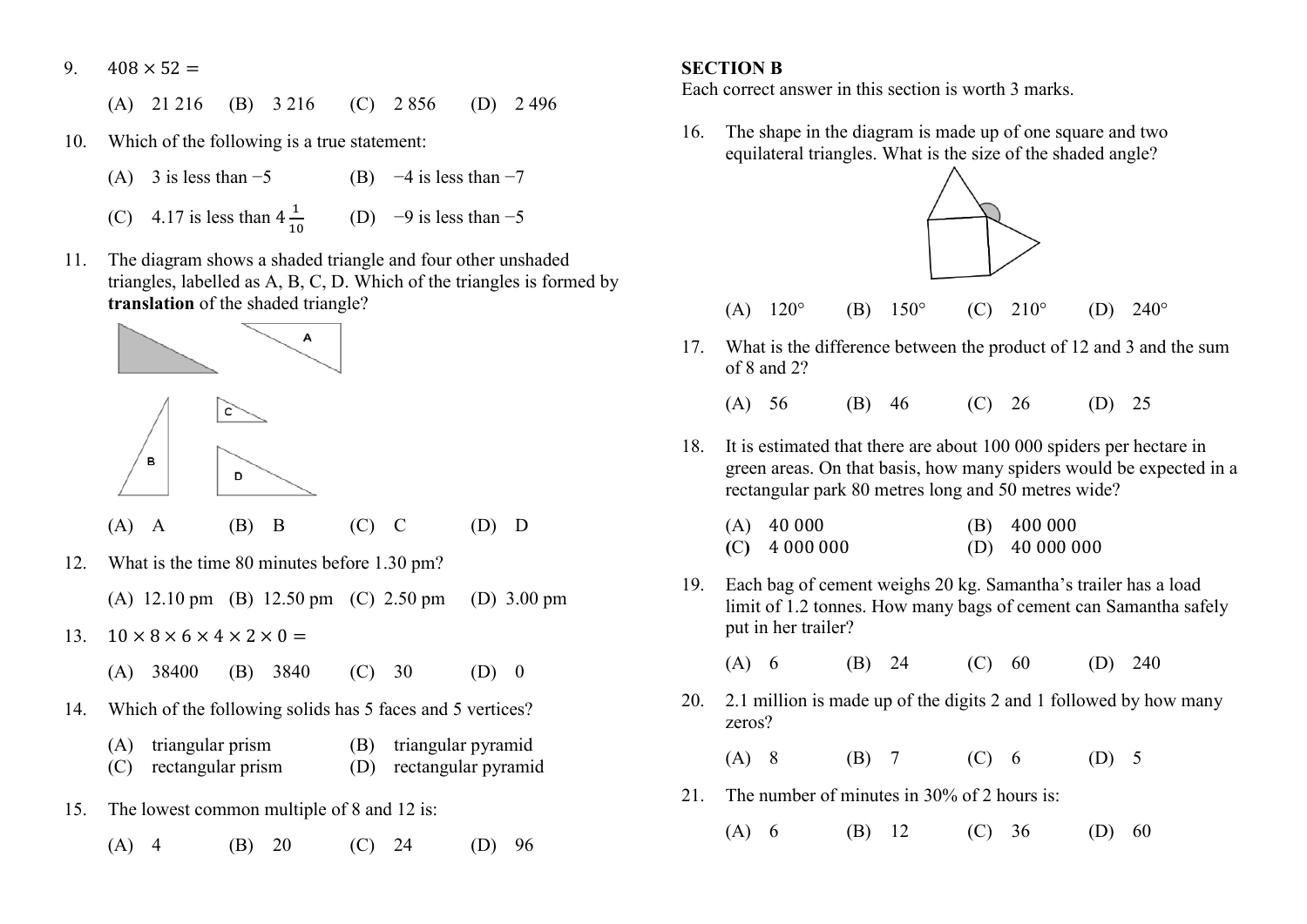22. Two rectangles, each 30 cm by 20 cm, are overlapped as shown in the diagram. The area of the overlapping square is  $25 \text{ cm}^2$ . What is the perimeter of the shape?



- (A) 180 cm (B) 190 cm (C) 200 cm (D) 220 cm
- 23. A tenpin bowling alley advertises "buy 3 games at the usual price and get a fourth game for \$1.80". For Sara's birthday party her parents paid \$59.40, for which they received 12 games. What is the usual price of a game?
	- (A) \$4.95 (B) \$6 (C) \$6.40 (D) \$6.60
- 24.  $2\frac{3}{4}$  $\frac{3}{4} + 1\frac{5}{8} =$

|  | (A) $\frac{44}{32}$ | (B) $3\frac{3}{8}$ (C) $3\frac{8}{12}$ (D) $4\frac{3}{8}$ |  |  |  |  |  |
|--|---------------------|-----------------------------------------------------------|--|--|--|--|--|
|--|---------------------|-----------------------------------------------------------|--|--|--|--|--|

25. Patricia wants to make an unusual 6-sided die. She wants the chance of getting a 5 to be  $\frac{1}{2}$ , and the chance of getting an even number to be  $\frac{1}{3}$ . Which of the following sets of numbers could be used on this die?

| $(A)$ 1, 2, 3, 4, 5, 5 | (B) 1, 2, 4, 5, 5, 6 |
|------------------------|----------------------|
| $(C)$ 2, 2, 4, 5, 5, 5 | (D) 1, 2, 4, 5, 5, 5 |

#### **SECTION C**

Each correct answer in this section is worth 4 marks.

26. A rectangular swimming pool is 8 metres long, 5 metres wide, and has a constant depth of 1.2 metres. The charge for water use is \$2.04 per kilolitre. We know that 1 litre of water exactly fills a cube whose edges are 10 centimetres. The approximate cost to fill the pool with water is:

|  |  | $(A)$ \$10 | $(B)$ \$100 | (C) $$1\,000$ (D) $$10\,000$ |  |  |
|--|--|------------|-------------|------------------------------|--|--|
|--|--|------------|-------------|------------------------------|--|--|

27. A student constructed a rectangle on a sheet of paper. She then noticed that if she doubled the width and halved the length she would form a square of perimeter 10 cm. What was the perimeter of the original rectangle?

(A) 20 cm (B) 12.5 cm (C) 10 cm (D) 5 cm

28. Two tasks were given to the class. Task 1: Construct a triangle with angles of  $40^{\circ}$ ,  $60^{\circ}$  and  $120^{\circ}$  Task 2: Construct a triangle with sides of 40 cm, 60 cm and 120 cm Abe said "I can do both tasks". Bettina said "I can do task 1, but you can't do task 2" Charles said "Both tasks are impossible" Donna said "I can do task 2, but task 1 is impossible" Who made the correct statement?

(A) Abe (B) Bettina (C) Charles (D) Donna

29. Fifty students were surveyed and asked if they used Twitter or Facebook. The results are summarised in the table below.

|                   | Use Facebook | Don't use Facebook |
|-------------------|--------------|--------------------|
| Use Twitter       |              |                    |
| Don't use Twitter |              |                    |

What percentage of the students use neither Twitter nor Facebook?

(A) 11% (B) 22% (C) 38% (D) 86%